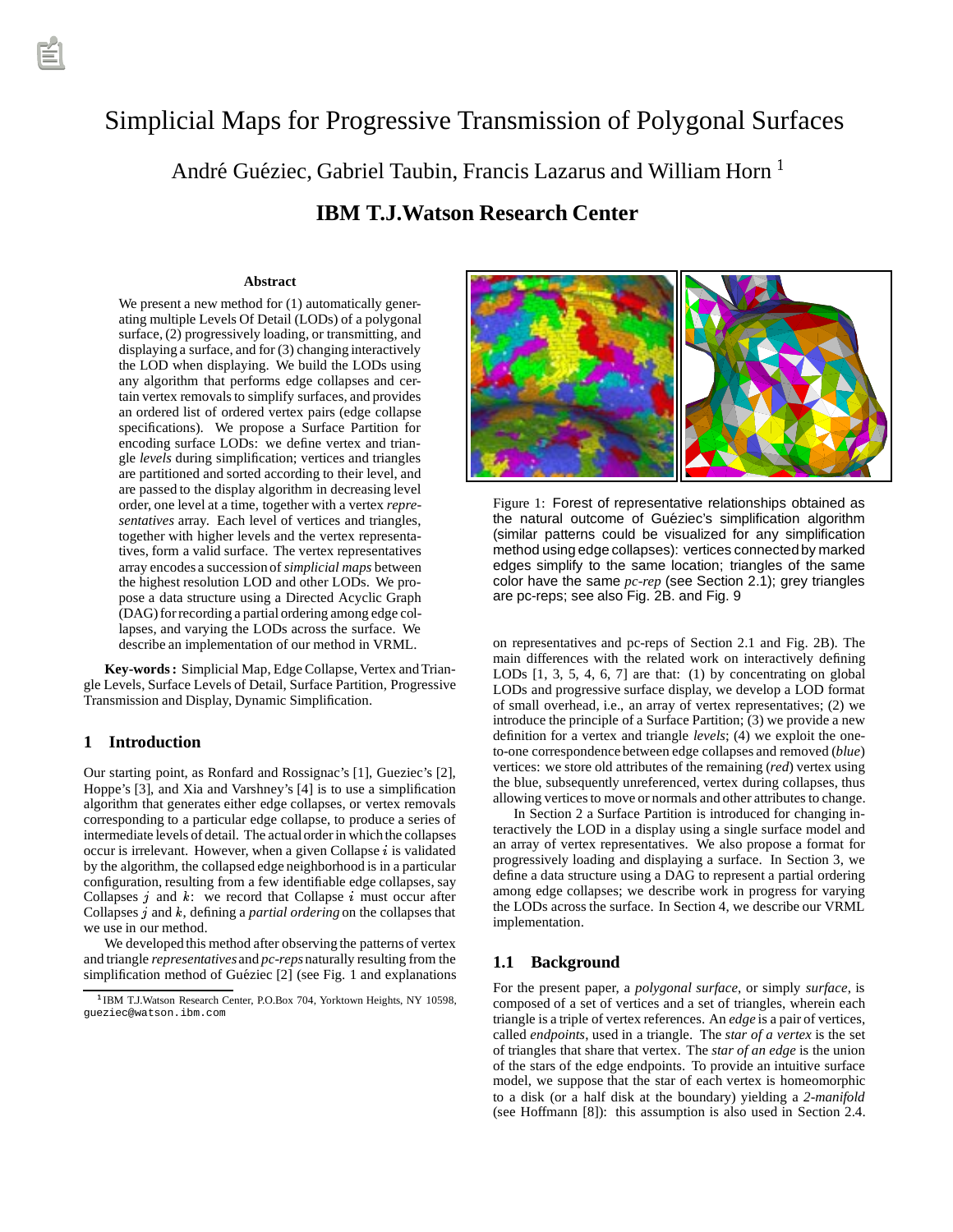A *boundary edge* is such that only one triangle is incident to it. Edges shared by two triangles are *interior* edges. An *edge collapse* consists of bringing both endpoints of an edge to the same position, thereby eliminating two triangles (or one triangle when collapsing a boundary edge).

Background on surface simplification can be consulted in the bibliography of this paper. The principle is to produce a lower detailed surface approximation of a higher detailed surface. Several automatic methods have been proposed. In particular, a number of methods simplify a surface by applying a succession of edge collapses; they differ in the strategy used for collapsing edges. For instance Ronfard [1] and Guéziec [2] order the potential collapses according to different measures of the deviation from the original surface that results. Then, in that order, Guéziec performs only those collapses such that the resulting surface will not deviate more than a specified tolerance from the original. Optionally, he preserves the volume enclosed by a surface without boundary. Other criteria have been shown to be effective as well: Hoppe [3] defines a surface energy based upon pairwise vertex distances and attempts to minimize it.

#### **2 Global LODs using Surface Partitions**

#### **2.1 Red and Blue Vertices and Triangles**

We give the edge collapse a direction, by calling a *blue* vertex and a *red* vertex both endpoints, such that: the blue vertex is removed and the red vertex remains (see Fig. 2A); the position of the red vertex can be modified; the red vertex is the *representative* of the blue vertex; Examples of edge collapses, with red and blue vertices, are shown in Fig. 3. More generally, each surface vertex has a representative, preferably stored using an array; red vertices are their own representative. At the start of the simplification process, each vertex is red; subsequently, some red vertices become blue; in the end, the simplified surface uses red vertices exclusively. There is a one to one correspondence between blue vertices and edge collapses. Red vertices are similar to the "parents" and blue vertices to the "children" in Xia and Varshney's method [4], except that their parents and children do not form a partition of the vertices. Hoppe's data structures [9] ignore the direction of the collapsed edge.

*blue triangles* are removed during an edge collapse, *red triangles* remain. In Fig. 2A we illustrate how vertex and triangle representatives are updated when performing an interior edge collapse  $v_1 \rightarrow v_2$  (a boundary edge collapse is treated similarly). We note  $v_3$  and  $v_4$  the vertices adjacent to both  $v_1$  and  $v_2$ . Edge ( $v_1, v_2$ ) is now degenerate; it will not be referenced subsequently. The representative of Edge ( $v_1, v_3$ ) is Edge ( $v_2, v_3$ ). The representative of Edge  $(v_1, v_4)$  is Edge  $(v_2, v_4)$ . Triangle  $\Delta(v_1, v_2, v_3)$ is degenerate, its representative is the non-degenerate (red) triangle incident to ( $v_1, v_3$ ). The representative of Triangle  $\Delta$ ( $v_1, v_4, v_2$ ) is chosen similarly.

Subsequently each vertex, edge and triangle are replaced with their representative. For instance, the red triangles in Fig. 2 become larger as Vertex  $v_1$  is identified to its representative Vertex  $v_2$ . Although the surface has changed (has been simplified), there is an onto mapping between the original surface and the simplified surface. There is no need to create 2 new triangles, we can as well use two existing triangles from the original surface, and before painting them, remember to replace Vertex  $v_1$  with Vertex  $v_2$ : this is the information that is consigned in the representative array.

The original motivation for defining representatives was an efficient method for computing vertex stars during simplification by "pivoting" about a vertex representative. One benefit is that we can identify the blue and red triangles in the *original* list of triangles. To build a simplified surface, we path compress the vertex representative array as shown in Fig. 2B, resulting in the *pc-rep*



Figure 2: A: during an edge collapse blue Vertex  $v_1$  and blue triangles are removed; vertex, edge and triangle representatives are assigned as arrows indicate. B: vertex representative array, and path compressed representative (pc-rep) array for some vertices of Fig. 3.

array: path compression is discussed in Tarjan [10], and consists of following the representative hierarchy until a root is found, and of making each element point directly to the root. We store the triangles with original vertex indices; when using a particular triangle, we temporarily replace vertex indices with their pc-rep.

Vertex representatives implement a particular map between vertices of the original surface and vertices of the simplified surface that is a *simplicial map* in the sense of Agoston [11]: each *simplex* (triangle, edge, vertex) in the original surface maps to a simplex in the simplified surface. Moreover, the vertex representatives array encodes a succession of simplicial maps between the original surface and each level of detail. Using these maps, we can specify each LOD using triangles of the original surface, and can partition the surface in batches of triangles corresponding to particular LODs.

## **2.2 LOD Generation**

**Simple Example** We consider the model of Fig. 3, called the Simple surface, with 16 vertices and 18 triangles. Nine edge collapses that were computed automatically by Guéziec's algorithm are used to simplify the surface. For now, we suppose that red vertices do not move. We assign *levels* to vertices as follows: at the start all vertices are red with level 0. When an edge is collapsed, we compute the maximum level  $l$  in vertices of the edge star, and we assign level  $l + 1$  to both red and blue edge endpoints. This is different from Xia and Varshney, who increment the level of all red vertices independent of their neighborhood. We generate more levels than they do.  $l + 1$  is also the level assigned to the triangles that become blue during the collapse. We use levels of blue vertices and triangles to generate LODs. Levels of red vertices are only temporarily used for computing levels of blue vertices. To become familiar with this process, it is best to examine carefully Fig. 3, providing complete details of the edge collapses performed on the Simple surface. At the end of the simplification process, we increment the highest level and assign it to all red vertices and triangles (this is level 7 in Fig. 3).

**Partitioning a Surface in LODs** We have produced a *partition* of the vertices and the triangles using levels. For the Simple surface, the vertex partition is shown in Fig. 3, while the triangle partition is shown in Fig. 4. Surface LODs can be defined as follows: the <sup>i</sup>th surface level consists of all vertices and triangles of level greater or equal to <sup>i</sup>. In Fig. 3 the coarsest surface level is 7 and the finest is 1. To evolve from surface LOD i to  $j < i$ , we simply provide vertex and triangles of levels  $j$  to  $i - 1$ . We can create fewer levels by merging any number of consecutive levels in a single level.

We next sort the vertices and triangles according to their level, starting from the highest to the lowest level (red vertices and tri-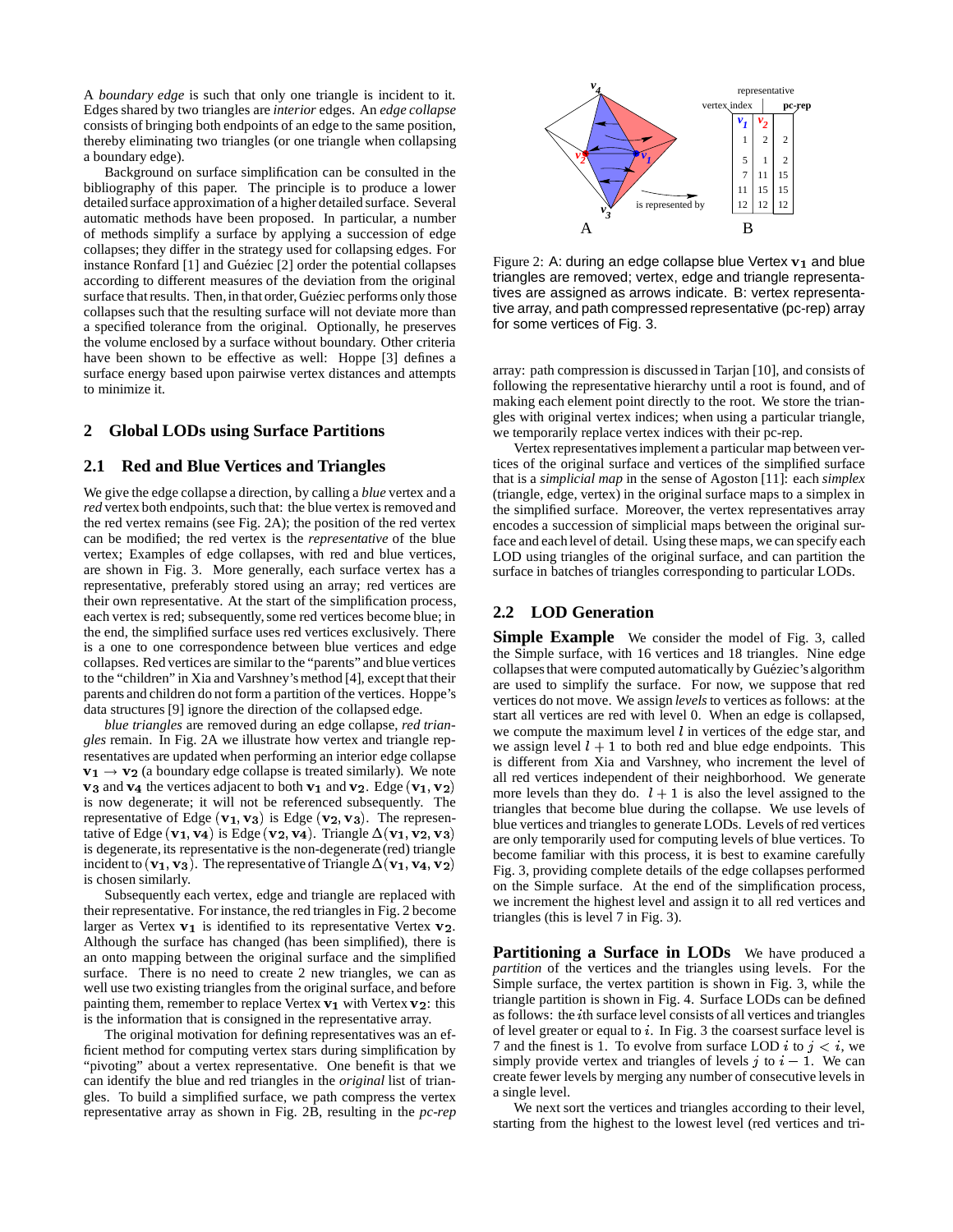

Figure 3: Simple surface: edge collapses, numbered I through IX, affect the levels of the red and blue vertices as shown. Triangles removed during the collapses are shown on the top left. The Level 1 and level 7 surfaces are shown below (colors are irrelevant), together with the DAG representing the partial ordering of edge collapses.



Figure 4: Simple surface: A: labeling blue triangles according to the collapse number. B: partitioning the surface triangles in 7 regions, using blue vertex levels; triangles with label  $i$ are used in surface LODs  $i, i+1, \ldots, 7$ ; together with the vertex partition and vertex representatives, we define a Surface Partition. C: after the last edge collapse, all red vertices are assigned Level 7.

angles have the highest level), and we update the triangle vertex indices and the vertex representatives to reflect the permutation (sorting) on the vertices. To use the various levels, we need a reference copy of the vertex representatives, a working copy that can be modified, and a pc-rep array that is re-computed each time the working copy is modified (this is done on the fly as triangles vertex indices are visited, and is inexpensive [10].) To use Level 7, we build the vertex pc-rep array from the vertex representative array, and exchange the vertices of red triangles with their pc-rep. To use Level 6, we ignore the representatives of the vertices of level 6: in the working copy of the representative array, we overwrite the corresponding representative with the index of the vertex itself, thereby "splitting" the vertex; we then recompute the pc-rep. To use Level 5, we ignore the representatives of the vertices marked 5; and so on. In Fig. 5 we illustrate the results of using this method to interactively change the LOD in a surface model representing the Earth's topography.

**Consistent LODs** We prove that the above method produces *consistent*, or "good looking" surfaces. By consistent, we mean that the surface can be obtained from the original surface with a series of edgecollapses that would be validated by the simplification algorithm; some collapses can be omitted or performed in a different order, provided that for each collapse the edge star is exactly the same as it was during simplification.

A global precedence amongst collapses is recorded using the vertex level. Suppose that we produce an inconsistent surface when ignoring the representative  $\bf{r}$  of vertex  $\bf{b}$  with level  $\bf{l}$ . Then there exists a vertex w in the star of r or b that relies on  $\mathbf{b} \to \mathbf{r}$ to be collapsed, which implies that w has level at least  $l + 1$ . But we operate level by level, and at this time, no level  $l + 1$  vertex remains.

This method is different from Hoppe's Progressive Meshes [3], because we do and undo the edge collapses in batches according to their level, which is not directly related to the order in which they were performed.

# **2.3 Progressive Surface Transmission or Display**

By analogy with what is commonly performed for progressively loading and displaying image files in Web Browsers, we propose a surface format suitable for progressive loading and transmission as follows: we first send the coarsest surface level  $k$  (vertices and triangles) together with the vertex representative array; then, in  $k - 1$  successive batches, we send the vertices and triangles of level  $i, i = k - 1, \dots, i = 1$ . We call this representation a Surface Partition.

Supposing that no data compression technology is used on the surface, the same information is provided as usual as we have the same number of vertices and triangles. The vertex and triangle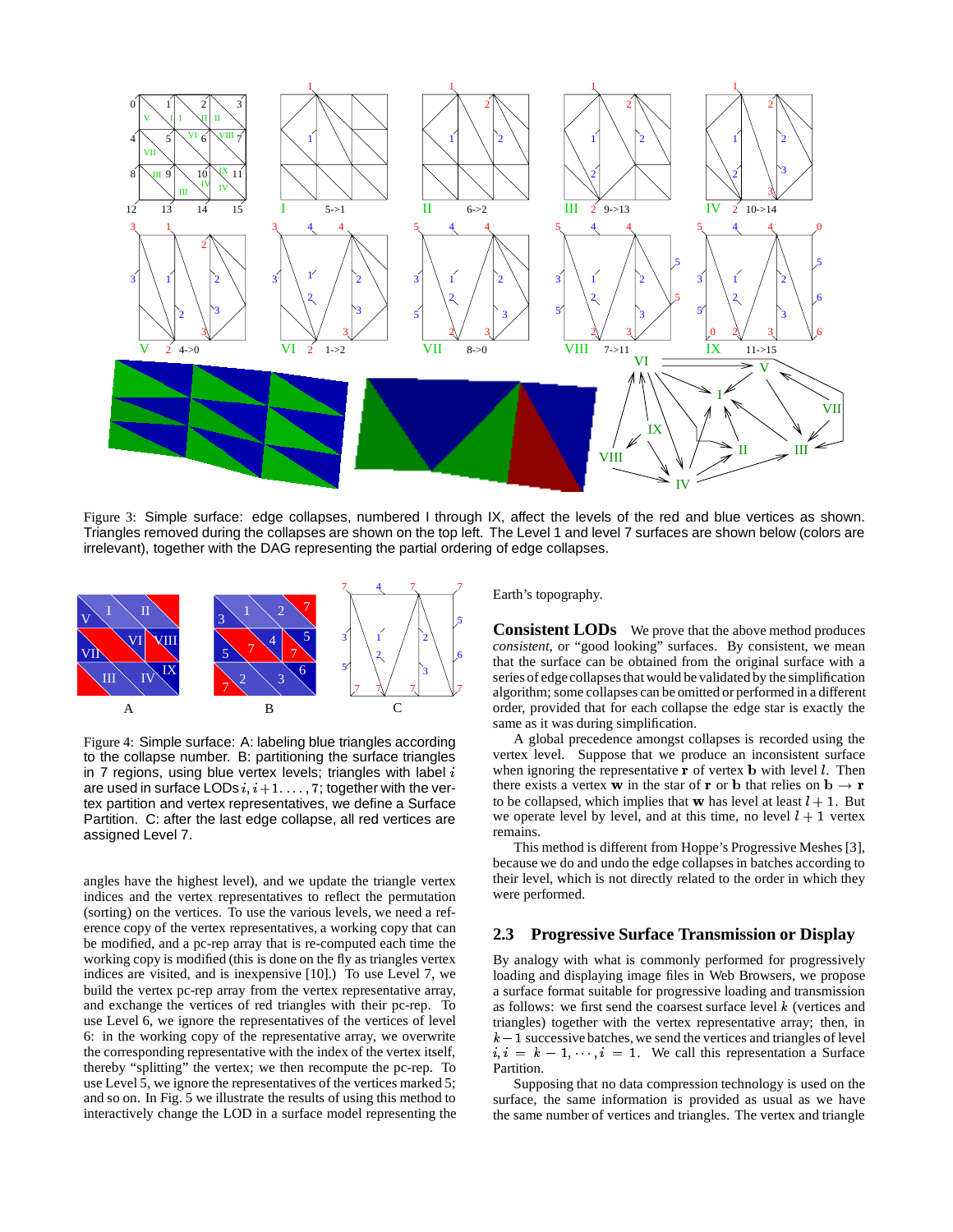

Figure 5: Successive LODs of the Earth model; for each LOD, we report the number of frames per second (f/s) during animation using an IBM POWER Gt4xi Graphics Adapter. The LODs were generated in 10.5 seconds CPU on an IBM 58F workstation.

levels are implicit, as each surface portion has a level corresponding to the order in which it is loaded (or transmitted through a network). The vertex representative array must be provided separately. The representatives of the red vertices are implicit and thus not provided.

We next perform a simple byte count for specifying a generic surface, ignoring vertex or triangle properties. We suppose, as commonly done, that there are  $n$  vertices and approximately  $2n$  triangles (this depends upon the surface genus and number of boundaries; it is exact for a torus) and that 4 bytes are used to store each vertex coordinate (typically a 4 byte float) and vertex index (typically an 4 byte int). The generic surface would be stored using  $36n$  bytes. The Surface Partition would be stored using *less* than 40n bytes, since the vertex representatives array, which is the sole addition, ignores red vertices. The Surface Partition incurs an additional cost factor of at most  $40/36 \simeq 1.1$ .

**Exemplary File Format** Recall that consecutive levels can be combined to form a single level. This property is useful to form levels comprising batches of triangles of similar sizes. Figure 7 shows an exemplary file containing all the information necessary to distribute the Simple surface progressively in three different LODs. Recall that after assigning levels to vertices and triangles, the vertices and triangles are re-enumerated according to their levels. For the Simple surface, new vertex indices resulting from this process are shown in Fig. 6. The vertex representative array must be recomputed to reflect the new indices. There are no representatives for Vertices 0 through 6, which are at the highest levels. Hence the representative array lists representatives of Vertices 7 through 15:  $\{6, 0, 7, 1, 0, 5, 1, 4, 10\}$ . The representative array, which encodes a collection of simplicial maps as mentioned above, can be specified between the first batch of vertices and the first batch of triangles. The representative array can also be send progressively as



Figure 6: Simple surface: vertices are re-enumerated according to their level, starting with higher levels.

representatives are required. This is shown in Fig. 7. For instance, as there are seven vertices in the first vertex batch, when writing the first triangle batch, each vertex index larger than six must be followed with a representative, which will be followed with its representative if larger than six, etc. Clearly, representatives need only be specified once. Note that in Fig. 7, the entire representative array was specified in the first batch; this is not the general case.

**Red Vertices are Allowed to Move** We now drop the requirement of fixing red vertices. This offers the possibility of moving the vertex resulting from the edge collapse. Returning to Fig. 2, when Vertex  $v_1$  collapses to Vertex  $v_2$ , instead of keeping the original position of Vertex v2, we may as well choose a position for which the deviation is minimized, or the face normals are less perturbed, or the overall volume is preserved. In practice, it is frequent for methods using edge collapses to displace the vertex resulting from the collapse.

We create a copy of the array of vertex positions, called the *blue positions* array. We call the original array *red positions*. We can also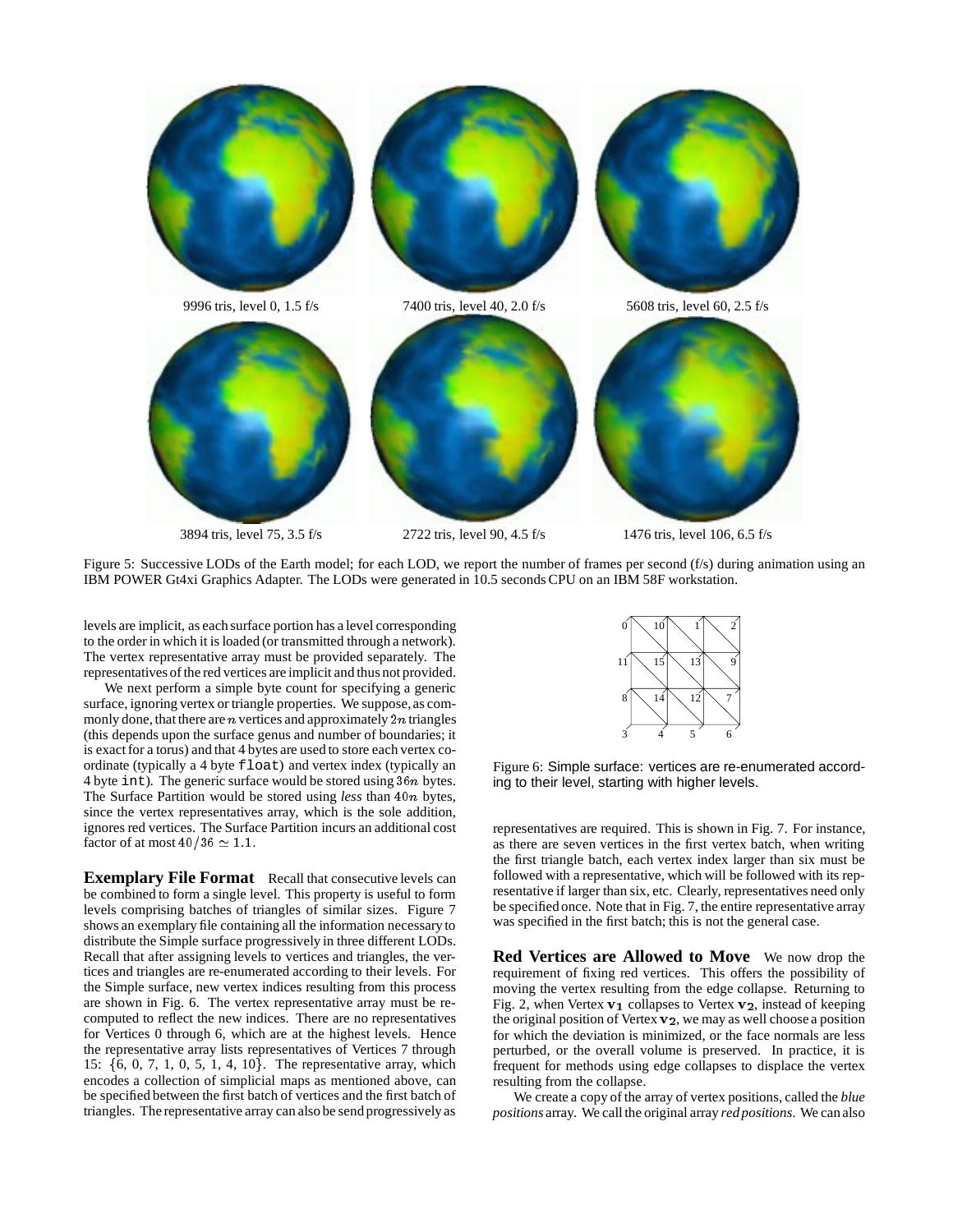```
#BATCH 1
{#coordinates of vertices at level 7
x y z, #v0
 ...
x y z, #v6
}
{#triangles at level 7, followed with map
 1, 9, 2,-1,<br>7, 13, 12, -1,<br>1, 5,
 7, 13, 12, -1,<br>11, 14, 15, -1,<br>0, 4, 10, 1
 11, 14, 15, -1,12,15,14,-1,
  3, 4, 8, -1, 0,
}
.<br>#BATCH 2
{#coordinates of vertices at levels 6 through 3
x y z, #v7
 ...
x y z, #v12
}
{#triangles at levels 6 through 3; no map is necessary
 6, 7,12,-1,
 8,14,11,-1,
  7, 9,13,-1,
 12,13,15,-1,
 0.11.15,-15,12,14,-1,
 5, 6,12,-1,
}
#BATCH 3
{#coordinates of vertices at levels 2 and 1
x y z, #v13
x y z, #v14
x y z, #v15
}
{#triangles at levels 2 and 1; no map is necessary
10,13, 1,-1,
 1,13, 9,-1,
 8, 6, 9,-1,
14, 4, 5,-1,
 0,15,10,-1,
10,15,13,-1,
}
```
Figure 7: Exemplary ascii file for distributing the Simple surface in three progressive LODs; batches of triangles and vertices correspond to LODs; the symbol # precedes a comment.

create a copy of vertex normals, the *blue normals*, or of other vertex attributes. Whenever we perform a collapse, before updating the red vertex position, we store its current position in the blue position array entry corresponding to the blue vertex. As the blue vertex cannot be collapsed further (it is not referenced in any edge), this position is "safely" stored, and will not be overwritten. When increasing the levels of detail (ignoring the vertex representatives), we restore the red position of the representative. Because this is performed in order of decreasing levels from highest to lowest, the positions and attributes that we restore are always correct. The additional cost on the Surface Partition representation is ns bytes per attribute of size  $s$  ( $s = 12$  for vertex positions or normals).

# **2.4 Using Other Simplification Algorithms**

We can use the specification of edge collapses as an ordered series of ordered vertex pairs blue  $\rightarrow$  red, provided by any simplification algorithm; we then recreate the representative relationships and the levels. The Surface Partition uses triangle representatives, whose maintenance currently relies on having a manifold surface. However, we can abandon this requirement if the blue triangles are provided along the edge collapse specification by the other algorithms.

### **3 Local Levels of Detail**

Each edge collapse has a status: S stands for "split", meaning that the collapse is not performed currently. C stands for "collapsed", meaning that the collapse is currently performed.

**Building a DAG for Storing a Partial Ordering of Edge Collapses** If performing a certain collapse, for instance in Fig. 3 Collapse V with blue vertex 4 and red vertex  $0$  (4  $\rightarrow$  0), requires that other collapses be performed beforehand, e.g., Collapse  $I$  (5  $\rightarrow$  1) and Collapse  $III$  (9  $\rightarrow$  13), we add two edges  $(V \rightarrow I)$  and  $(V \rightarrow III)$  to the DAG. This means that the situations in which <sup>V</sup> has status C and <sup>I</sup> has status S or III has status S are impossible. This DAG is stored as two separate hash tables, one that for  $V$ , stores both  $I$  and  $III$ , and another one that for  $I$  and III stores <sup>V</sup> (There are several possibilities here: essentially, for each vertex of the DAG, we want to have a list of all the directed edges that enter the vertex and all the directed edges that exit the vertex). We also note that <sup>V</sup> has two *collapse constraints* and that <sup>I</sup> and III each have one *split constraint*. When we split <sup>V</sup> , then we can decrement the number of split constraints of  $I$  and  $III$ . Similarly, we can increment or decrement collapse constraints. The complete DAG for the Simple surface is represented in Fig. 3. In comparison, Hoppe's vertex hierarchies [9] simply encode the blue  $\rightarrow$  red representative relationship, and "valid" collapses and split must be defined separately; our DAG completely defines valid collapses and splits. Vertex representatives are analogous to Luebke's triangle proxies [6]; he uses an octree to representvertex hierarchies which is different from the present method. Our approach is also related to De Floriani *et al.*'s [7] who also use a DAG to represent local surface updates. However, our representation is simpler, as each vertex represents exactly one edge collapse, and the directed edges represent dependencies between collapses.

Once the final ordered list of edge collapses is known, we redo the collapses in their original order, ignoring the geometry, which was examined during simplification. The vertex levels can be computed at this stage. For instance, when redoing Collapse  $I$ , we note that Vertex <sup>5</sup> *influences* Vertex <sup>1</sup>. In a vertex *influence hash table*, we record for Vertex <sup>1</sup> that <sup>5</sup> influences <sup>1</sup>. We also examine the current level of all vertices in the star of the collapsed edge. Each level greater than zero indicates that the corresponding vertex was the outcome of a collapse. We retrieve the edge collapses that influenced that particular vertex using the influence hash table. For instance, we remark that Collapses  $I$  and  $III$  must have occurred before, and we consign the information  $V \geq I$ , III in the DAG.

**Dynamic Local LOD Specification** We refer to an edge collapse using the corresponding blue vertex, which has either C status or S status (if it became red). Initially, the surface is fully simplified and all blue vertices exceptthe ones with split constraints are entered in a *split priority queue*. The split priority queue is keyed with an *error* before split, with larger values coming first: the error depends upon the location of the vertex, simplification error measurements [2] and the projection parameters. A *collapse priority queue* is initially empty. The collapse queue is keyed with the *error* after collapse, with lower values coming first.

The following step applies for a series of views: while the error of the top vertex in the split priority queue is larger than a maximum error, we split the blue vertex, update the corresponding collapse constraints, and the collapse queue (such vertices can now be collapsed). Then, while the error of the top vertex in the collapse priority queue is smaller than the maximum error, we collapse blue vertices on that queue. Corresponding triangles are added or removed to a display list, represented for instance using a doubly linked list of triangles.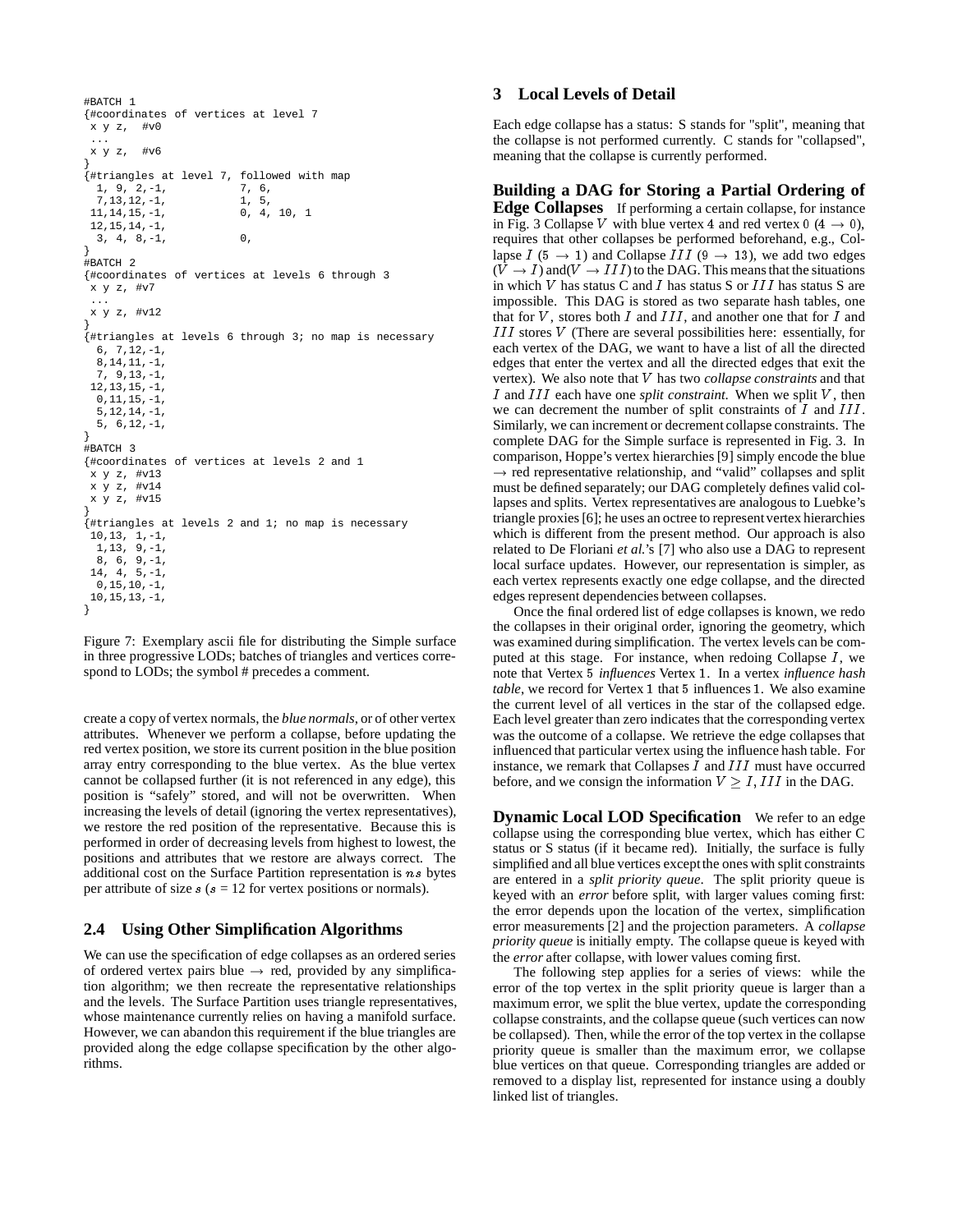```
#VRML V2.0 utf8
PROTO ProgIfs
[<br>field
           SFString urlData
 eventIn SFFloat setLevel
]
{
  DEF ifs IndexedFaceSet {
    coord Coordinate { }
  }
  DEF script Script {
    url "ProgIfs.class"
    field SFString urlData IS urlData
    field SFNode ifs USE ifs<br>eventIn SFFloat setLevel IS set
              SFFloat setLevel IS setLevel
  }
}
Shape {
 geometry ProgIfs {
   urlData ''sample.data''
 }
}
```
Figure 8: Exemplary VRML file describing a progressive Indexed-FaceSet.

### **4 Vrml Implementation**

In this section we briefly describe our VRML2.0 implementation, which is based on defining a new node using the PROTO mechanism and Java in the script node for the logic. Figure 8 shows a typical VRML file. The new Node behaves as an Indexed-FaceSet, has the URL of the file containing the data as the only field (instance variable) to be set up when the node is instantiated, and one event In used by the browser to request a new level of detail.

The Java program in the script node performs two functions. Upon instantiation, a thread is started to download the data from the URL provided in the urlData field, immediately returning control to the browser. After the browser regains control, it can request a change in level of detail by sending a setLevel event to the node. The changes in level of detail of the IndexedFaceSet node are handled by the main thread of the script code.

The download thread progressively downloads the total number of levels of detail, vertex, triangle, and attribute data, and periodically updates the corresponding arrays (triangle array, vertex pc-rep array, vertex representative array, and optionally attribute arrays). These arrays, which are private to the script code but persist after the download thread finishes, are used later on by the main thread of the script code to update the IndexedFaceSetfields responding to browser requests. The main thread does so by setting and changing values of the coord and coordIndex fields (and optionally of the other attribute fields), as a function of the data downloaded so far by the download thread, and the requested level of detail.

In our implementation the setLevel value is first clipped to the currently valid range as a function of the data downloaded so far by the download thread. If after the clipping setLevel has not an integer value, the vertex coordinates are interpolated between the two consecutive integer values immediately preceding and succeeding the given value. This step increases the complexity of the script code, but provides support for smooth transitions between consecutive levels of detail. Alternatively, the setLevel event should be defined as SFInt32. Note that we have decided not to show in figure 8 the VRML logic necessary to trigger the change in level of detail events. This can be done in many different ways, depending on the application. For a simple demo, a TimeSensor can be set up to periodically send *setLevel* events to the node with cycling values.

To show the progress of the download thread, the script code can be modified to automatically update the IndexedFaceSet fields with the highest resolution level of detail available as soon as all the data associated with it finishes downloading. Alternatively, the node could behave as a LOD node instead, with the script adding new levels the the LOD node as soon as they are available. However, the smooth transition between levels would be more difficult to implement.

#### **5 Conclusion**

We have describeda new scheme for partitioning a surface in Levels of Detail (LODs), using the output of any known algorithm that performs edge collapses [1, 2, 3, 4]on a surface.

For global LODs, our representation simply consists of a batch of surface portions, each surface portion being represented as usual with point positions and an indexed face set. Each surface portion corresponds to an increment from one level to the next. In addition, one array of vertex representatives is provided. Vertex indices are replaced with their representatives before display. We have described a preliminary implementation of this representation in VRML. We thus provide a simple and efficient framework for progressive transmission and display of polygonal surfaces.

### **REFERENCES**

- [1] R. Ronfard and J. Rossignac. Full-range approximation of triangulated polyhedra. *Computer Graphics Forum*, 15(3):C67– C76, 1996. Proc. Eurographics'96.
- [2] A. Guéziec. Surface simplification with variable tolerance. In *Second Annual International Symposium on Medical Robotics and Computer Assisted Surgery*, pages 132–139, Baltimore, MD, November 1995.
- [3] H. Hoppe. Progressive meshes. In *Siggraph*, pages 99–108, New Orleans, August 1996. ACM.
- [4] J.C. Xia and A. Varshney. Dynamic view-dependent simplification for polygonal models. In Yagel and Nielson, editors, *Visualization 96*, pages 327–334. IEEE, October 1996.
- [5] P. Lindstrom, D. Koller, W. Ribarsky, L.F. Hodges, N. Faust, and G.A. Turner. Real-time, continuous level of detail rendering of height fields. In *Siggraph*, pages 109–118, New Orleans, August 1996. ACM.
- [6] D. Luebke and C. Erikson. View dependent simplification of arbitrary polygonal environments. In *Siggraph*, pages 199– 208, Los Angeles, August 1997. ACM.
- [7] L. De Floriani, P. Magillo, and E. Puppo. Building and traversing a surface at variable resolution. In *Visualization 97*, pages 103–110. IEEE, 1997.
- [8] C.M. Hoffmann. *Geometric and Solid Modeling: An Introduction*. Morgan Kaufmann, San Mateo, California, 1989.
- [9] H. Hoppe. View dependent refinement of progressive meshes. In *Siggraph*, pages 189–198, Los Angeles, August 1997.
- [10] R.E. Tarjan. *Data Structures and Network Algorithms*. Number 44 in CBMS-NSF Regional Conference Series in Applied Mathematics. SIAM, 1983.
- [11] M. K. Agoston. *Algebraic Topology.A First Course*. Pure and Applied Mathematics. Marcel Dekker, Inc., New York, 1976.
- [12] L. De Floriani, B. Falcidieno, and C. Pienovi. Delaunay-based representation of surfaces defined over arbitrarily shaped domains. *CVGIP*, 32:127–140, 1985.